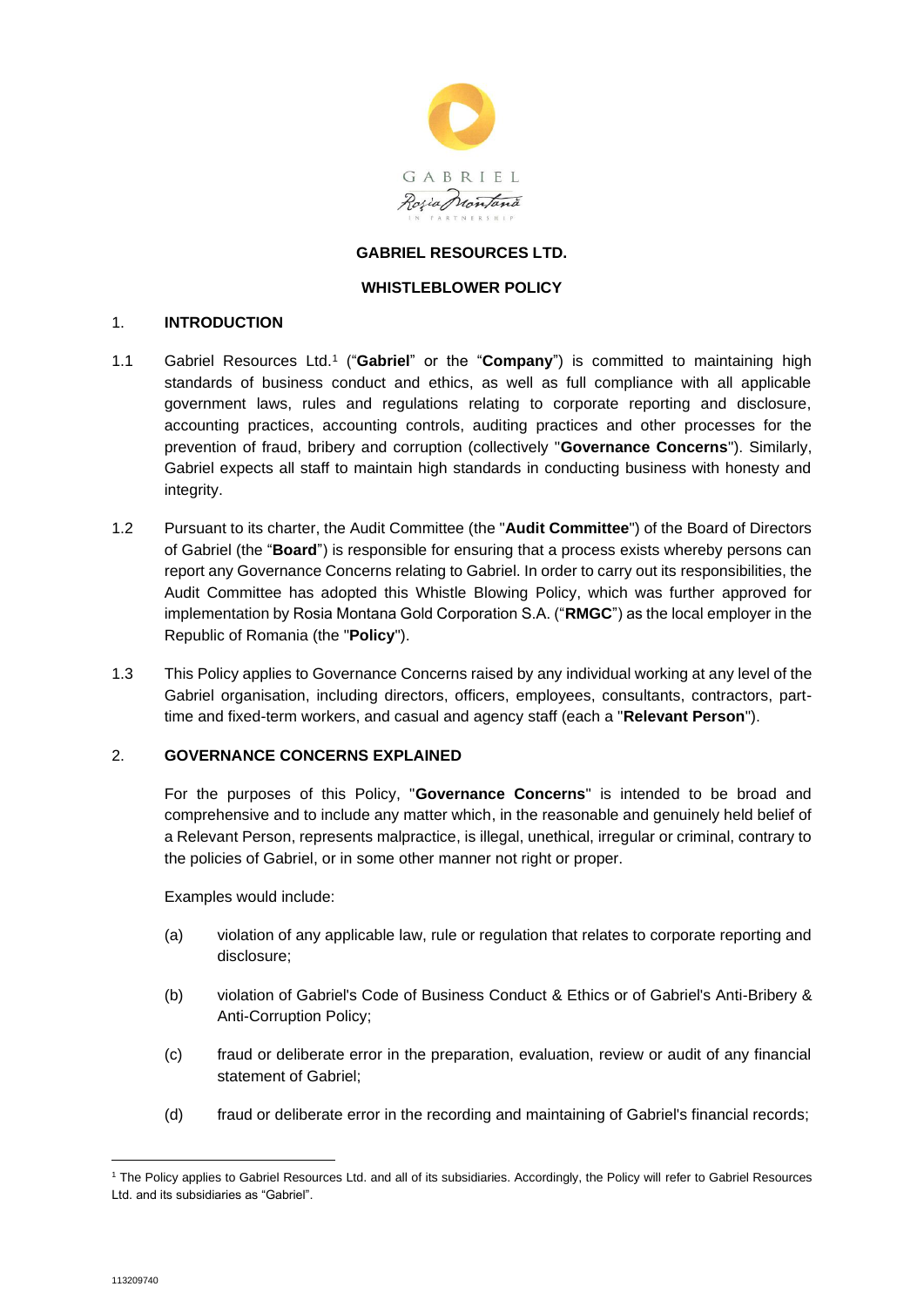- (e) deficiencies in or non-compliance with Gabriel's internal policies and controls;
- (f) misrepresentation or a false statement by or to a director, officer or employee of Gabriel respecting a matter contained in the financial records, reports or audit reports;
- (g) deviation from full and fair reporting of Gabriel's financial condition;
- (h) violation of Gabriel's anti-discrimination and harassment policy; or
- (i) the deliberate concealment of any of the above matters.

## 3. **REPORTING GOVERNANCE CONCERNS – INFORMAL PROCEDURE**

The Company has an open-door policy and invites all directors, officers and employees to share their questions, concerns, suggestions or complaints with someone who can address them properly. In most cases, your immediate supervisor is in the best position to address an area of concern. Where it is appropriate, you can also speak to anyone in management whom you are comfortable in approaching. The following management representatives have been specifically designated for handling all communications relating to this Policy: Gabriel's Chief Executive Officer, Chief Financial Officer and/or the Group General Counsel and the Managing Director of RMGC. Supervisors and managers are encouraged to report complaints or concerns to the Chief Financial Officer of Gabriel (the "**CFO**"); or the Chair of the Audit Committee of Gabriel (the "**Audit Chair**"), who should in turn investigate all such matters. For suspected fraud, or when you are not satisfied or comfortable with following the Company's open-door policy, you should contact the CFO or Audit Chair directly.

# 4. **REPORTING GOVERNANCE CONCERNS – FORMAL PROCEDURE**

- 4.1 A Relevant Person should report a Governance Concern as soon as he/she has a reasonable suspicion, unease or disquiet regarding a Governance Concern. A Relevant Person is not expected to investigate the matter personally before reporting it.
- 4.2 This Policy should not be used to report any personal grievance. Any complaints about a Relevant Person's own personal circumstances (for example an employment dispute) should be pursued with his/her line manager through the ordinary grievance channels.
- <span id="page-1-0"></span>4.3 Any Relevant Person with a Governance Concern may submit his/her Governance Concern in writing, by telephone or by e-mail to:
	- (a) the CFO; or
	- (b) the Audit Chair,

using the contact details set out in Section [14](#page-4-0) below.

In the case of reports to the CFO, a copy or summary of any report will be forwarded to the Audit Chair.

In Romania, any Relevant Person with a Governance Concern may, in the alternative to [4.3\(](#page-1-0)a) or (b) above, submit his/her Governance Concern in writing, by telephone or email, to the Head of Human Resources of RMGC.

In the case of reports to the Head of Human Resources of RMGC a copy or summary of any report will be forwarded to the CFO and the Audit Chair.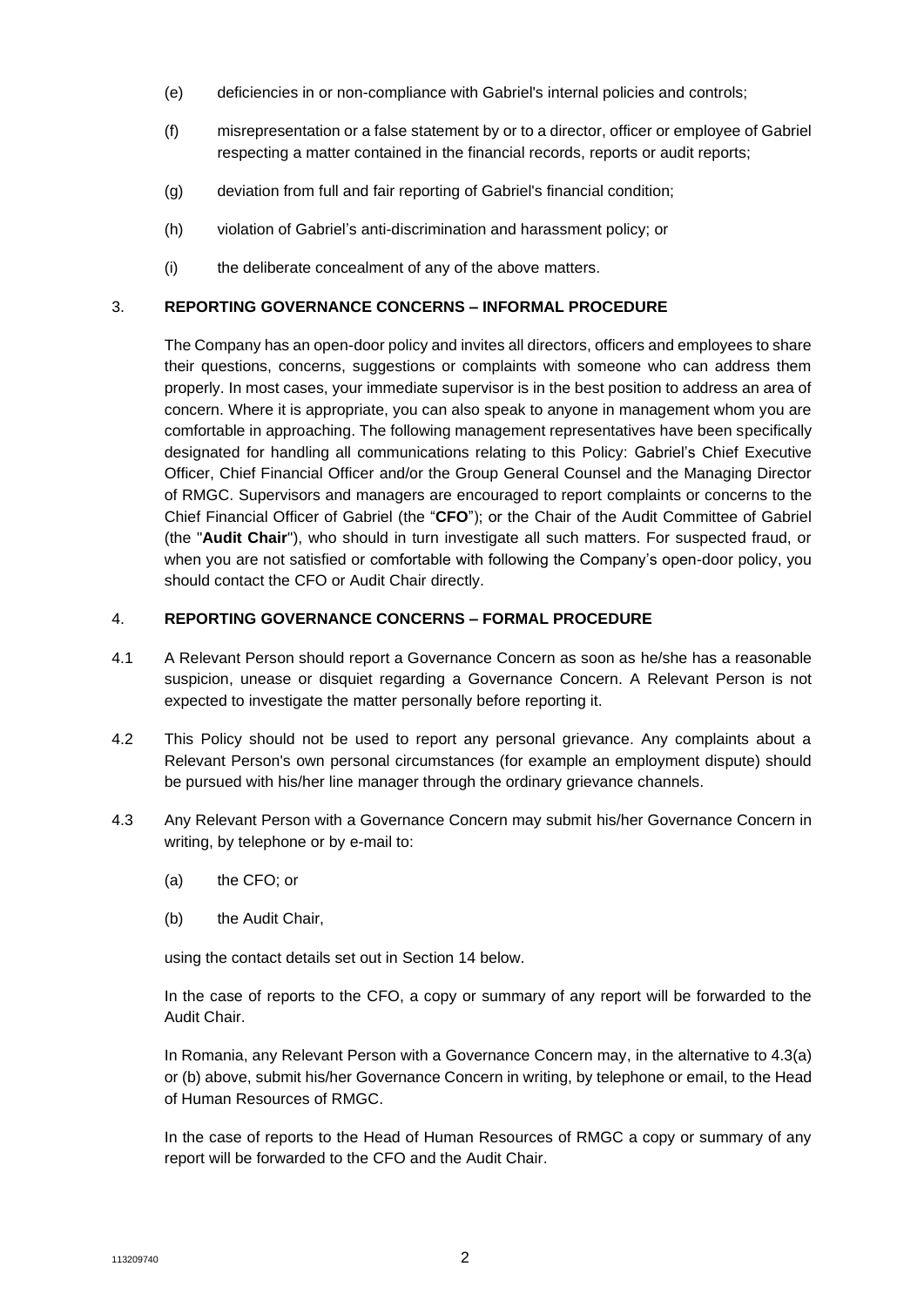- 4.4 Gabriel encourages Relevant Persons to raise any Governance Concerns internally rather than raising them outside the organisation. A Relevant Person will rarely need to make such external disclosures, however it is recognised that there may be certain situations in which a Relevant Person may need to contact outside authorities, such as a relevant regulator.
- 4.5 The Governance Concerns, and any personal data included therein, will not be shared with any person other than the competent persons within Gabriel with responsibility for managing such Governance Concerns and implementing the necessary corrective actions, together with the Audit Committee and, as the case may be, professional advisers in accordance with Section [5.4](#page-2-0) below.

# 5. **CONFIDENTIALITY**

- 5.1 Gabriel recognises that a Relevant Person may be concerned about the consequences of reporting a Governance Concern. The aim of Gabriel through this policy is to encourage Relevant Persons to raise concerns in good faith. Gabriel will assist Relevant Persons in doing so.
- 5.2 Gabriel encourages all Relevant Persons to report any Governance Concerns openly. If a Relevant Person wants to raise a Governance Concern in confidence, Gabriel will do its best to accommodate this and to keep the Relevant Person's identity secret. However, it will not always be possible for Gabriel to guarantee the confidentiality of the identity of the Relevant Person. When such a situation arises, Gabriel will first discuss this with the Relevant Person.
- 5.3 Gabriel does not encourage a Relevant Person to report Governance Concerns anonymously. Reporting anonymously makes it harder, for example, for investigations to be carried out and for any wrongdoing to be discovered and rectified. It is also then more difficult to establish whether any allegations are credible and have been made in good faith. A Relevant Person who is concerned about possible reprisals if his/her identity is revealed should inform one of the contacts listed at Section [4.3,](#page-1-0) and appropriate measures may then be taken to preserve confidentiality where possible.
- <span id="page-2-0"></span>5.4 Gabriel will implement, and will ensure that any entities that may assist it in the implementation of this Policy will implement, all security measures required for ensuring the confidentiality of any personal data processed under this Policy.

# 6. **NO ADVERSE CONSEQUENCES**

- 6.1 A Relevant Person may report a Governance Concern without fear of dismissal, other disciplinary action, retaliation or discrimination of any kind as a result of raising a Governance Concern in good faith with an honest belief that the Governance Concern is well-founded and has a reasonable factual or other basis.
- 6.2 Gabriel will not tolerate any victimisation of a Relevant Person as a result of raising a Governance Concern in good faith. Gabriel is committed to investigating and responding to any such allegations of victimisation thoroughly and decisively. Also, Gabriel will not tolerate any victimisation of a Relevant Person who provides assistance to the Audit Committee, management of Gabriel or RMGC or any other person or group, including any governmental, regulatory or law enforcement body, investigating a Governance Concern.
- 6.3 Where it is found that a Relevant Person has made a report maliciously, in bad faith, or with a view to personal gain, disciplinary action may be taken against the Relevant Person, which may lead to his/her dismissal.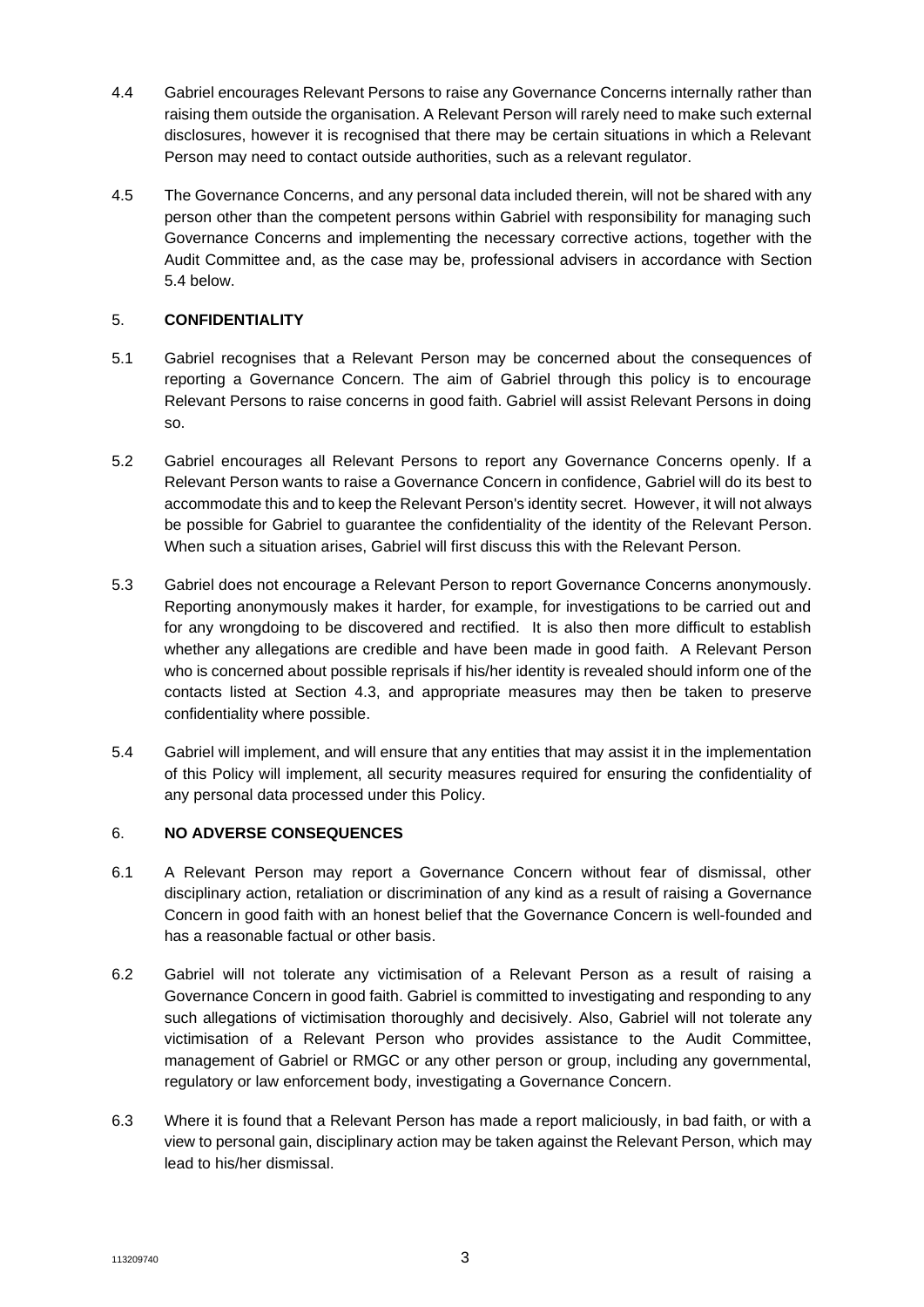## 7. **RESPONDING TO A REPORT OF A GOVERNANCE CONCERN**

- 7.1 Where a Governance Concern is reported in the first instance to the CFO or the Head of Human Resources of RMGC, it will be reviewed as soon as possible by that officer with the assistance and direction of whomever such officer thinks appropriate. The officer may find a way of resolving the Governance Concern quickly and effectively. However, in some cases, the officer may consider it necessary, or appropriate, to request the Audit Committee and/or the Audit Chair to review, assess and investigate the Governance Concern.
- 7.2 Once a Governance Concern is reported to the Audit Committee, it will be reviewed as soon as possible by the Audit Committee with the assistance and direction of whomever the Audit Committee thinks appropriate including, but not limited to, external legal counsel, and the Audit Committee or Gabriel, as the case may be, will implement such corrective measures and do such things in an expeditious manner as deemed necessary or desirable to address the Governance Concern.
- 7.3 Gabriel will endeavour to conduct any investigation arising from a Governance Concern as quickly as possible. Any investigation may require the co-operation of the Relevant Person involved.
- 7.4 Where possible Gabriel will keep the Relevant Person informed of the progress in the investigation and provide feedback on its outcome if requested, however there are situations where this will not be possible. A Relevant Person should treat any information he/she receives as a result of any investigation as confidential.

# 8. **RETENTION OF RECORDS**

- 8.1 Gabriel shall take appropriate measures to protect personal information it receives as a result of this Policy and will only keep such information for as long as necessary.
- 8.2 The Audit Committee (which may delegate such requirement to the CFO) will retain all records relating to any Governance Concern or report of a retaliatory act and to the investigation of any such report for as long as necessary based upon the merits of the submission. The types of records to be retained will include records of all steps taken in connection with the investigation and the results of any such investigation. Such records will be held securely and confidentially by or on behalf of the Audit Committee.

## 9. **TRANSFERRING PERSONAL INFORMATION**

There will be situations when Gabriel needs to transfer personal information it receives as a result of this Policy outside of the European Economic Area ("**EEA**") including, but not limited to, the transfer of such information to its Audit Committee, some of whose members may be situated outside of the EEA, in order to enable such committee to review, assess and investigate the relevant information in accordance with this Policy. A Relevant Person may request at any time from the CFO a list of the countries to which the Relevant Person's data have been transferred in connection with a reported Governance Concern.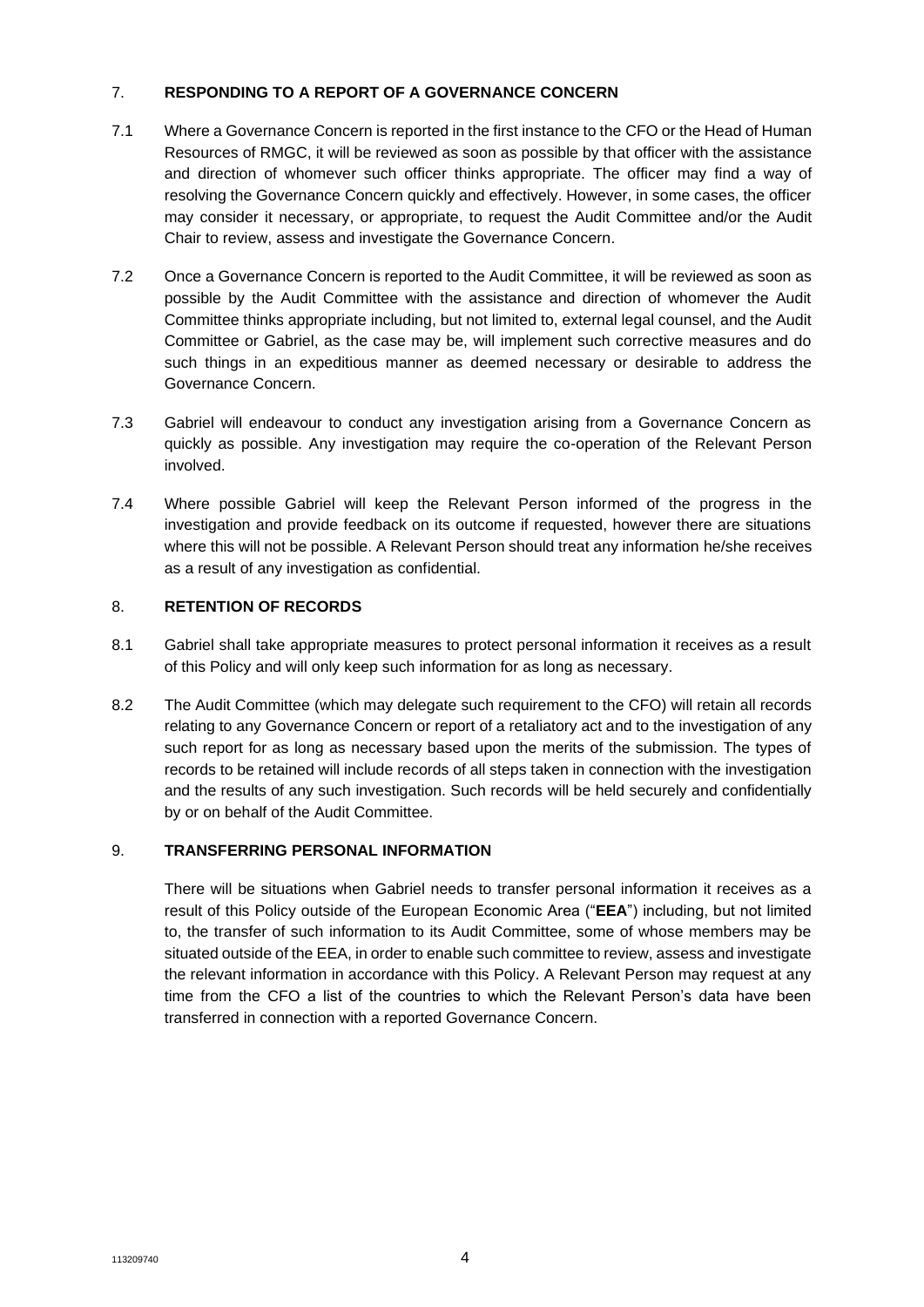### 10. **COMMUNICATION OF THE POLICY**

To ensure that all directors, officers and employees of Gabriel, together with consultants and contractors providing substantial services to Gabriel are aware of its contents, on their appointment and periodically thereafter a copy of the Policy will be provided to each of them or, alternatively, they will be advised that this Policy is available on Gabriel's website for their review. All such persons will (i) agree to be bound by this Policy upon such provision or notification; (ii) be informed whenever significant changes are made to the Policy; and (iii) as appropriate, be educated about its importance. As far as practicable, other Relevant Persons will be so advised.

### 11. **REVIEW OF POLICY**

Gabriel may review and amend this Policy at any time. However, it is currently envisaged that the Audit Committee will review and evaluate this Policy biennially as appropriate to determine whether the Policy is effective in providing a suitable procedure to report violations or complaints regarding Governance Concerns.

### 12. **PROCESSING RELATED RIGHTS**

- 12.1 Gabriel employees have the right to access and request the updating of the personal information held about them in connection with the implementation of this Policy, as well as to ascertain the purposes for which it is processed, as required by law.
- 12.2 Unless otherwise provided by law, Gabriel employees may object to Gabriel continuing the processing of their personal data on compelling legal grounds, for example that the data kept was excessive or was being kept for longer than necessary.
- 12.3 Gabriel employees have the right not to be subjected to automated individual decisions, without such decision being reviewed by a competent person (see Section [14\)](#page-4-0).
- 12.4 If a Gabriel employee wishes to exercise the aforementioned rights, he/she may contact the RMGC human resources department or the CFO of Gabriel or the competent court of law.

### 13. **QUERIES**

If you have any questions about this Policy please contact the CFO of Gabriel in the first instance on + 44 203 709 9358.

#### <span id="page-4-0"></span>14. **CONTACTS**

#### **Chief Financial Officer:**

In Writing: Chief Financial Officer Gabriel Resources Ltd. c/o RM Gold (Services) Ltd. 25 Southampton Buildings London WC2A 1AL United Kingdom

By Telephone: +44 203 709 9358 By E-mail: [acco@gabrielresources.com](mailto:acco@gabrielresources.com)